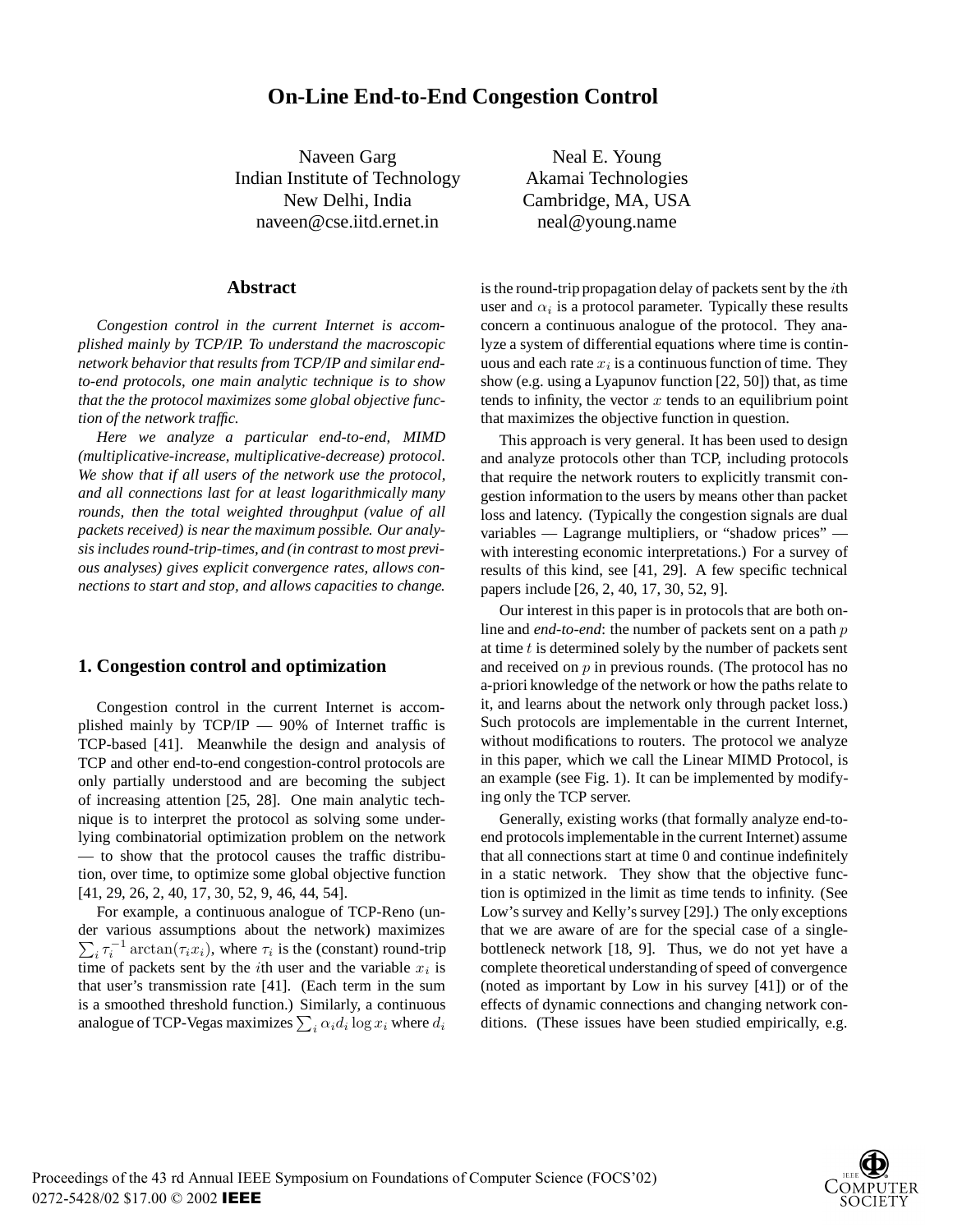**Inputs for connection** p: starting rate  $f_0(p) > 0$ , active time interval  $T_p = \{s_p, s_p + 1, \ldots, e_p\}$ . **Parameters:**  $\alpha_p > 0$ ,  $\beta_p \in (0, 1)$ 

At times  $t = s_p, s_p + 1, \ldots, s_p + \tau_p$  take sent $(p, t) := f_0(p)$ . At times  $t = s_p + 1 + \tau_p, \ldots, e_p$ , take

 $\mathsf{sent}(p,t) \,:=\, \mathsf{sent}(p,t-1-\tau_p) \times \bigl[ 1+\alpha_p - \beta_p \mathsf{lsr}(p,t-1) \bigr].$ 

**Figure 1. The Linear MIMD Protocol. In round** t on path  $p$ ,  $\text{lsr}(p, t)$  is the observed packet loss fraction,  $\tau_p$  is the round-trip time. For the main result,  $\beta_p \in (0, \epsilon]$  and  $\alpha_p = \beta_p \epsilon$  val(p).

#### $[10]$ .)

Here we use a relatively dynamic model: time is discrete, connections start and stop, network capacities vary with time. The objective function we study is *total weighted throughput* (the total value of all packets delivered).

Our main result is that, for some small T, *as long as each connection lasts at least* T *rounds*, the protocol in Fig. 1 achieves a total weighted throughput of at least  $(1 - \epsilon)$ opt. Here opt is the maximum possible weighted throughput of any solution that respects capacity constraints and assigns a *fixed* rate  $f(p)$  to each path p while the path is active. T is proportional to a logarithmic term over  $\epsilon^3$ . To sidestep the question of how the protocol finds a reasonable *starting* rate for each path, we analyze the speed of convergence given arbitrary (feasible) initial rates.

Most existing works assume instantaneous feedback about congestion. In practice feedback is delayed due to round-trip times, but delayed feedback is harder to analyze formally. Some recent works such as [46, 44, 54] study the effect of delayed feedback on convergence, and even suggest that some variants of TCP may become unstable as network capacity becomes large [42]. Here we do model delayed feedback, although we assume the delay on each path p is a *fixed* constant  $\tau_p$ . We show that the convergence rate of the protocol grows linearly with delay.

Existing works model packet loss in the network in various ways. (Some also model variable latency due to queuing, which we do not.) Roughly, we assume that a network resource (switch, router, etc.) discards packets only if congested, and then in an approximately *fair* manner — so that no path incurs significantly disproportional loss *over time* (see Condition(2) later in the paper). We believe the packetdiscard model is realistic in practice. (See the final section.)

Here is a formal statement of our result. Let  $\tau_p$  be the round-trip delay on path p. Note that  $\alpha_p$  and  $\beta_p$  are parameters of the protocol and  $f_0(p)$  is the initial sending rate on path p.

**Theorem 5** *Assume each* val $(p) \leq 1$ *. Fix*  $\epsilon > 0$ *. Assume*  $\epsilon$ -fair loss on each path. Let  $U_p$  be the maximum amount *received in any round on path* p*.*

*The weighted throughput achieved by the Linear MIMD Protocol with*  $\beta_p = O(\epsilon)$  *and*  $\alpha_p = \epsilon \beta_p$  val(p) *is* (1 −  $O(\epsilon)$ )opt *provided the duration*  $|T_p|$  *of each connection is at least*

$$
\Omega\left(\max_p \frac{(1+\tau_p)\ln(U_p/f_0(p))}{\epsilon^2\beta_p \text{val}(p)}\right)
$$

.

In today's Internet, a generous upper bound for the ratio  $U_p/f_0(p)$  is around  $10^4$  — the ratio between 100 Mbps (the most a typical server can transmit) and 10Kbps (about one packet per second).

Protocols that maximize weighted throughput within a  $1 - \epsilon$  factor are necessarily *unfair* (they may allocate little or no bandwidth to some connections). Also, the protocol that we study is not innately *tcp-friendly*, although, with a proper setting of the parameters, the loss rates the protocol induces in the network can be made close to the "background" level of loss in the Internet (typically 2-4% in wellcapacitated networks). For a discussion of other limitations, and future directions, see the final section.

The protocol can be tuned to network conditions. For example, in a network with low packet-loss rates, a particularly simple special case of the protocol — "for each packet received, send  $1+\epsilon$  packets" — converges faster by a factor of  $1/\epsilon$ . The analysis also generalizes to the case when each path p can use a resource r to some extent  $M_{pr} \in [0, 1]$ . (These results are omitted from the proceedings version.)

**Application: multi-path bandwidth testing.** Suppose a web site has multiple servers hosted in an Internet data center. The web site owner has a contract with the network provider for 100 Mbps access to the Internet. The servers send traffic through multiple, possibly shared, up-links, and then through the provider's local network, toward a backbone and/or toward the provider's local users. How can the web site owner find an optimal traffic distribution, one that maximizes the traffic sent from its servers while respecting the local bandwidth constraints? How can the site owner

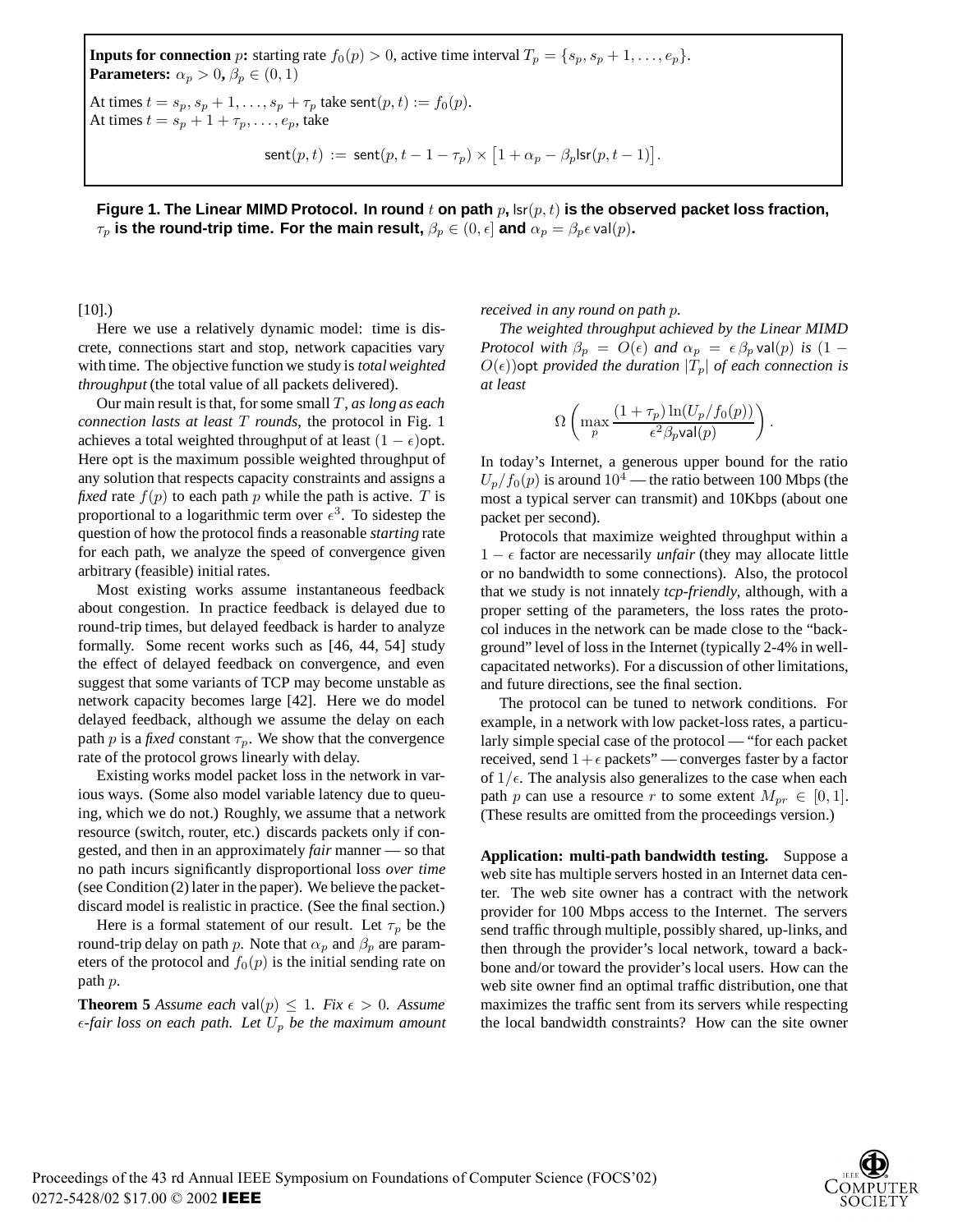verify that the maximum possible traffic is at least 100 Mbps (or prove to the network provider that 100 Mbps is not possible, in violation of the contract)? This is the problem that motivated this work. It involves multiple paths, in contrast to the more-well studied problem of estimating bandwidth along a single path [36, 31, 38, 37, 8].

The Linear MIMD Protocol (or any protocol that maximizes global aggregate throughput) can be used to solve this problem as follows. Select a large representative sample of paths (from the servers to destination IP's that the servers serve). Run the Linear MIMD Protocol simultaneously on the paths (giving each path equal value) until nearconvergence. The resulting aggregate throughput will be a good estimate of the maximum multi-path bandwidth.

In practice, it may suffice to send packets only over appropriate *prefixes* of the paths; this requires packetprogramming techniques that we don't describe here. In our experience, the time it takes for a typical test is on the order of a minute. An advantage of this approach is that it works even in the presence of "hidden" bottlenecks, such as switches, whose presence can be known to the network user only through packet loss.

Note that a protocol such as TCP generally does not maximize aggregate throughput, and so doesn't work for this application.

**Other related work.** The protocol can be viewed as a new Lagrangian-relaxation algorithm (adapted to and implemented in the network setting) for the underlying packing/covering problem. It is most similar in spirit to recent works such as [15, 55], which are in turn part of a large body of work over the last decade [12, 19, 21, 27, 39, 32, 43, 48, 51]. The focus of all of these works are on Lagrangianrelaxation algorithms with provable convergence rates (i.e., running-time bounds). Those works, and this one, are technically related to algorithms for "boosting" and "following expert advice" in learning theory (e.g. [14]).

Within theoretical computer science, works focusing on distributed optimization of related problems include [7, 47, 6, 1, 35]. See also theoretical works on routing and related problems [4, 5, 3]. Works studying related issues of resource allocation in networks in a game-theoretical spirit include [23, 49, 11, 16, 34].

For a critique of the pricing-based research agenda for congestion control (which is closely related to the optimization paradigm), see [53].

### **2. On-line end-to-end network model**

We model a network as a set of *resources* (e.g., cables, routers, switches). Each resource  $r$  has a capacity  $cap(r, t) \geq 0$  that can vary over time. A *connection* in the network is identified with a path  $p$ , and has a value  $val(p) \in [0, 1]$  and an *active time interval*  $T_p$  (a finite contiguous subsequence of the times  $\{0, 1, 2, ...\}$ ). The path p represents the fixed route (determined by the routers) in the network from the source to the destination. We identify each path with the ordered sequence of resources that it uses, and we write  $p \sim r$  or  $r \sim p$  if path p uses resource r.

To model feedback delay (round-trip times), we assume static latencies along the paths:  $\tau_{pr} \in \{0, 1, \ldots\}$  denotes the number of time intervals it takes a packet to reach its destination after going through resource r, while  $\tau_p \in \{0, 1, \ldots\}$ denotes the number of time intervals for a packet to travel the entire length of p. (We assume  $\tau_p \ge \max_{r \sim p} \tau_{pr}$ .) We use the following notations to count the number of the protocol's packets of various kinds during time t:

| $\mathsf{sent}(p, t)$ | $\equiv$                 | packets injected at path $p$ 's source,           |
|-----------------------|--------------------------|---------------------------------------------------|
| $\mathsf{rcvd}(p,t)$  | $\overline{\phantom{m}}$ | packets received at $p$ 's destination,           |
| lost(p, t)            | $\overline{\phantom{m}}$ | $\text{sent}(p, t - \tau_p) - \text{rcvd}(p, t),$ |
| into(r, t)            | $\overline{\phantom{m}}$ | packets entering resource $r$ ,                   |
| lost(r, t)            | $\overline{\phantom{m}}$ | packets discarded at resource r.                  |

We assume for simplicity that all packets are the same size, and (adopting the standard "fluid" model) we allow the number of packets sent, received, lost, etc. to take on arbitrary real values (rather than integer values). We assume that the source of each path, by time t, knows rcvd $(p, t-1)$ (by some mechanism such as TCP acknowledgments).

We assume that packet loss occurs at a resource  $r$  at time t only if the number of packets entering the resource at time t exceeds the capacity cap $(r, t)$ . If this occurs, then the loss is adversarial (arbitrary) subject to a *fair loss* condition, which says that packet loss is not unduly biased against any particular user. To explain, note that if packet loss were perfectly distributed at each iteration, then for each path  $p$  and time  $t$  it would be the case that

$$
rcvd(p, t) = sent(p, t - \tau_p) \prod_{r \sim p} \left[ 1 - \frac{\text{lost}(r, t - \tau_{pr})}{\text{into}(r, t - \tau_{pr})} \right].
$$
\n(1)

The above would imply

$$
\frac{\text{lost}(p, t)}{\text{sent}(p, t - \tau_p)} = 1 - \frac{\text{rcvd}(p, t)}{\text{sent}(p, t - \tau_p)} \n= 1 - \prod_{r \sim p} \left[ 1 - \frac{\text{lost}(r, t - \tau_{pr})}{\text{into}(r, t - \tau_{pr})} \right] \n\le \sum_{r \sim p} \frac{\text{lost}(r, t - \tau_{pr})}{\text{into}(r, t - \tau_{pr})}.
$$

The expression on the left-hand side is the fraction of packets sent on p at time  $t - \tau_p$  that are lost. One can interpret the fraction on the right-hand side as the probabilitythat any particular packet is lost at resource  $r$  at the time the packets in question enter it. Under this interpretation, the equation above will hold if the fraction of packets lost on  $p$  is at most

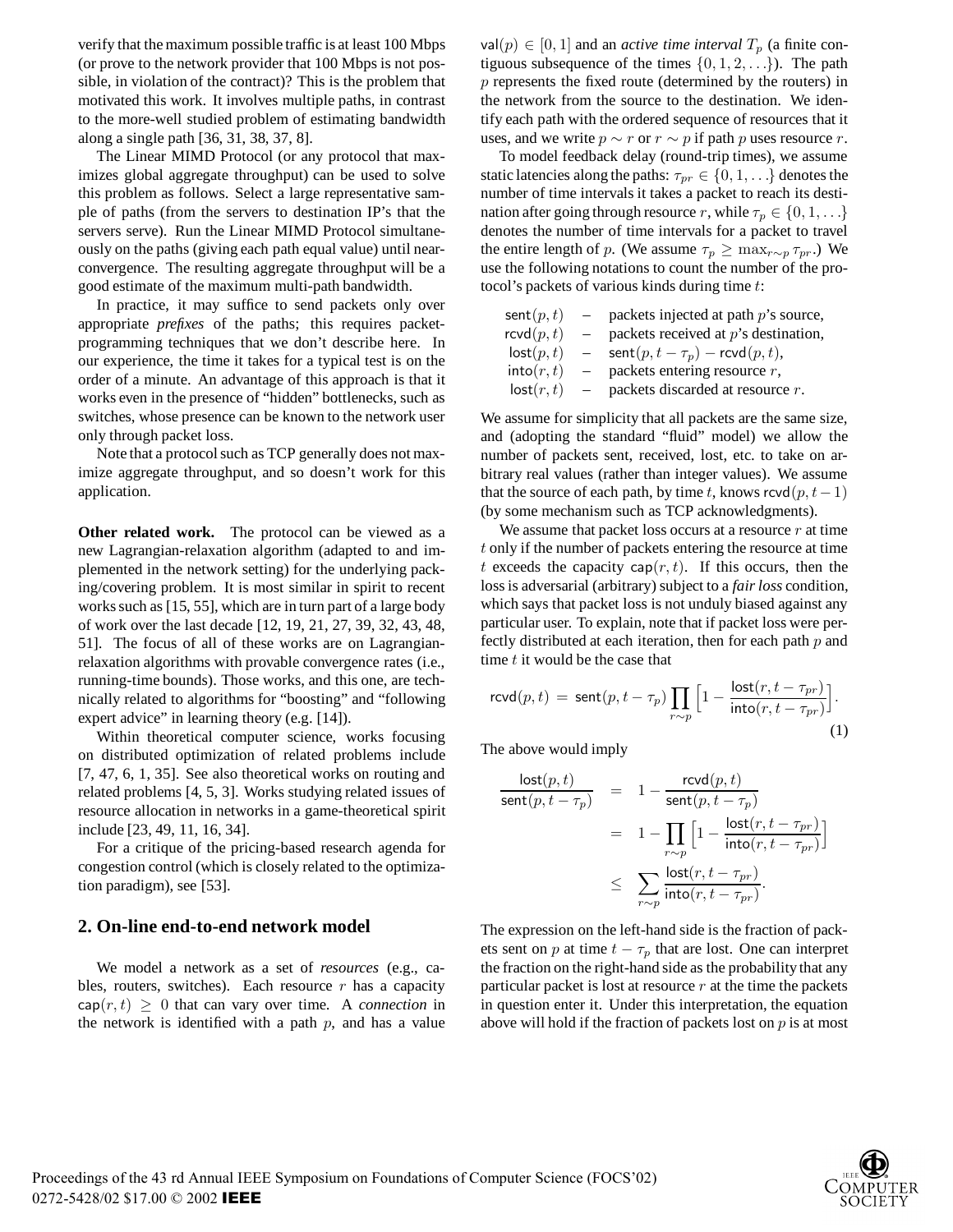the expected number. The fair loss condition  $(e$ -fair loss) is that this holds *approximately over time*:

$$
(\forall p) \sum_{t \in T_p + \tau_p} \frac{\text{lost}(p, t)}{\text{sent}(p, t - \tau_p)} \leq (1 + \epsilon) \sum_{t \in T_p + \tau_p} \sum_{r \sim p} \frac{\text{lost}(r, t - \tau_{pr})}{\text{into}(r, t - \tau_{pr})}.
$$
 (2)

We are interested here in protocols that are both *online* and *end-to-end*: that is, they determine the packets sent on a path  $p$  at time  $t$  as a function of the values {sent $(p, s)$ , rcvd $(p, s)$ :  $s < t$ } (and possibly other pathspecific information such as  $val(p)$ ). The protocols have no a-priori knowledge of the network.

The objective is to maximize the total value of the received packets  $\sum_{p} \sum_{t \in T_p + \tau_p}$  val $(p)$ rcvd $(p, t)$ . The *competitive ratio* (a.k.a. performance ratio) of the protocol is the worst-case ratio (over all inputs) of this quantity to opt — the maximum that could by assigning a fixed sending rate  $f(p)$  to each path p while its active (without exceeding capacity constraints).

#### **3. Analysis of the Linear MIMD Protocol**

**Definitions 1** *Let*  $T_p' = T_p + \tau_p = \{s_p + \tau_p, \ldots, e_p + \tau_p\}$ *and lost-to-sent ratio*  $\mathsf{lsr}(p,t) = \mathsf{lost}(p,t)/\mathsf{sent}(p,t-\tau_p).$ 

First, we lower-bound the throughput in terms of the packet loss:

**Lemma 1** *The Linear MIMD Protocol satisfies, for each path* p*,*

$$
\begin{array}{lcl} \displaystyle \sum_{t\in T'_p} \mathrm{rcvd}(p,t) & \geq & \displaystyle (\beta_p/\alpha_p-1) \sum_{t\in T'_p} \mathrm{lost}(p,t) \\ & & \\ & & \displaystyle -\alpha_p^{-1}(\tau_p+1) f_0(p). \end{array}
$$

**Proof:** Let  $S = \sum_{t \in T_p'} \mathsf{sent}(p, t - \tau_p),$  $R = \sum_{t \in T_p'} \mathsf{rcvd}(p, t)$ , and  $L = \sum_{t \in T_p'} \mathsf{lost}(p, t)$ .

Expanding the product on the right-hand side in the definition of the protocol, for  $t \in T_p'$ ,

$$
\textsf{sent}(p, t+1) \leq (1+\alpha_p)\textsf{sent}(p, t-\tau_p) - \beta_p \textsf{lost}(p, t).
$$

Summing over  $t \in T_p'$  gives

$$
\sum_{t\in T'_p} \mathrm{sent}(p,t+1) \, \leq \, (1+\alpha_p)\, S - \beta_p L.
$$

Subtracting S from both sides and substituting  $R + L$  for S gives

$$
\alpha_p R \ge (\beta_p - \alpha_p)L - (1 + \tau_p)f_0(p)
$$

Next, we lower-bound the packet loss in terms of opt, but with a condition.

**Definitions 2** *Let* rcvd<sup>\*</sup>(p) *denote the number of packets the optimal algorithm would send on path* p *when it is active.* Define  $into^*(r,t)$  to be the number of pack*ets the optimal algorithm would send through* r *at time* t. Let opt =  $\sum_{p}$  val(p)rcvd<sup>\*</sup>(p)|T<sub>p</sub>| denote the optimum *weighted throughput.*

**Lemma 2** *Assume that only congested resources discard packets. If, for some* c *and each* p*,*  $\sum_{t \in T'_p} \sum_{r \sim p}^{\text{lost}(r,t-\tau_{pr})} \sum_{\text{into}(r,t-\tau_{pr})}^{\text{lost}(r,t-\tau_{pr})} \geq c |T_p|\text{val}(p)$ , then the number of packets lost,  $\sum_t\sum_r \mathsf{lost}(r,t)$ , is at least  $c$  opt.

**Proof:** We show that the loss rates at the resources implicitly define a solution to the dual linear program of the problem, and we use the dual solution to bound opt.

For each of the protocol's packets lost at a resource  $r$ at time t where  $\text{into}^*(r, t) > 0$ , allocate a charge of one credit uniformly across each of the into\* $(r, t)$  packets sent through  $r$  by opt at time  $t$ . The assumption that packets are discarded only by congested resources means that  $\textsf{lost}(r, t) > 0$  only if  $\textsf{into}(r, t) \geq \textsf{cap}(r, t) \geq \textsf{into}^*(r, t)$ , so the charge to each packet that opt sends through  $r$  at time  $t$ is

$$
\frac{\mathsf{lost}(r,t)}{\mathsf{into}^*(r,t)} \ge \frac{\mathsf{lost}(r,t)}{\mathsf{into}(r,t)}.
$$

The number of lost packets is at least the total charge to opt's packets, which by the above (and the supposition in the lemma about each path  $p$ ) is at least

$$
\sum_{p} \text{rcvd}^{*}(p) \sum_{r \sim p} \sum_{t \in T'_{p}} \frac{\text{lost}(r, t - \tau_{pr})}{\text{into}(r, t - \tau_{pr})}
$$
\n
$$
\geq \sum_{p} \text{rcvd}^{*}(p) c |T_{p}| \text{val}(p)
$$
\n
$$
= c \text{opt.}
$$

**Lemma 3** Let  $U_p$  be the most received in any round on path p*. The Linear MIMD Protocol satisfies, for each path* p*,*

$$
\begin{array}{lcl} \displaystyle \sum_{t\in T'_p} \mathrm{lsr}(p,t) & \geq & \displaystyle \frac{\alpha_p(1-\beta_p)}{\beta_p(1+\alpha_p)}(|T_p|-1-\tau_p) \\ \\ & & \displaystyle -\frac{1-\beta_p}{\beta_p}(1+\tau_p)\ln\frac{\beta_p U_p}{(\beta_p-\alpha_p)f_0(p)}. \end{array}
$$

**Proof:** We use that (for  $0 \le a \le \alpha$  and  $0 \le b \le \beta < 1$ ),

$$
1 + a - b \ge (1 + a)(1 - b) \ge \exp[a/(1 + \alpha) - b/(1 - \beta)].
$$



 $\Box$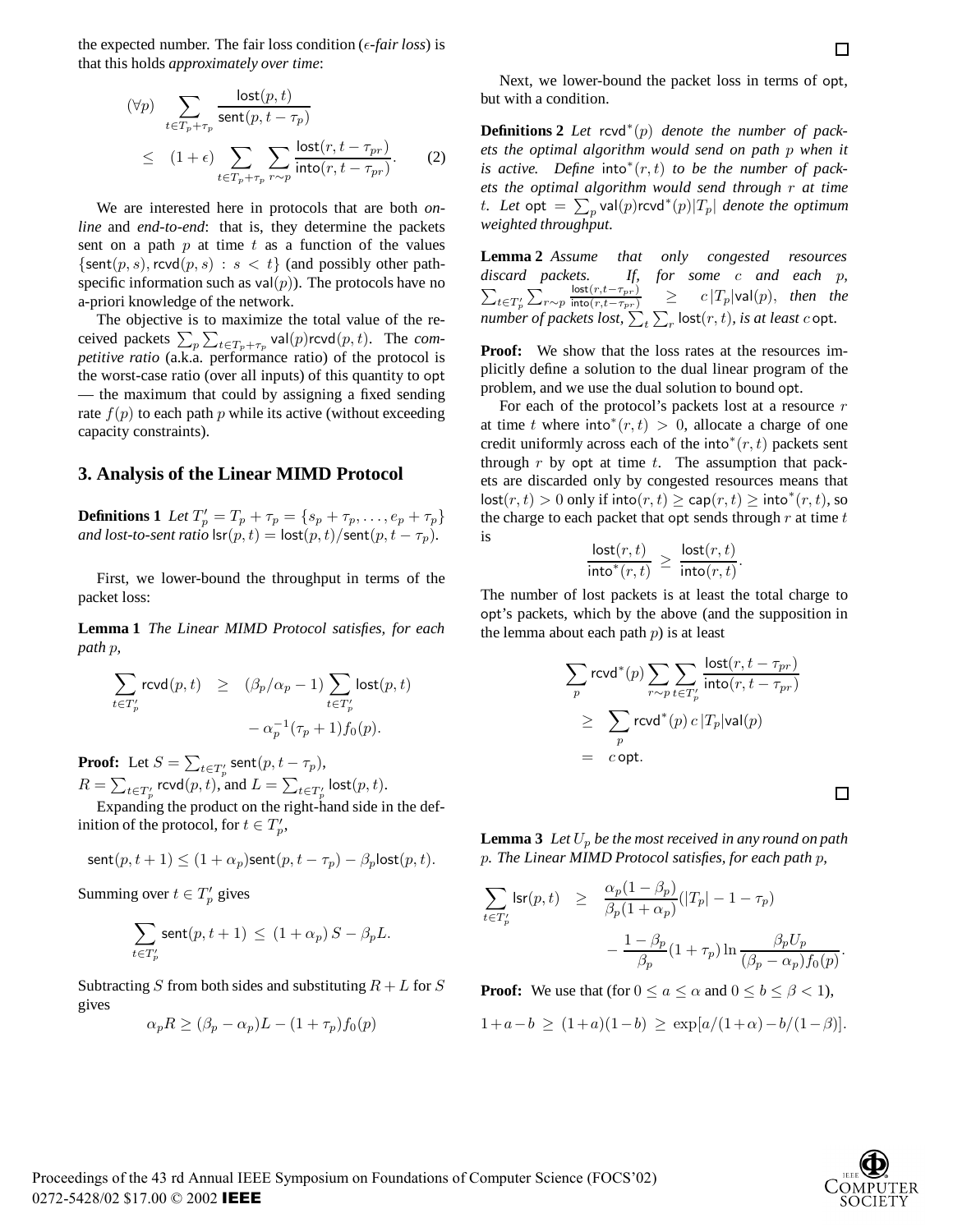Fix a path p. Recall  $\text{lsr}(p, t) = \text{lost}(p, t) / \text{sent}(p, t - \tau_p)$ . By the definition of the protocol and the stated inequality, for  $t = s_p + 1 + \tau_p, \ldots, e_p$ ,

$$
\frac{\operatorname{sent}(p, t)}{\operatorname{sent}(p, t - 1 - \tau_p)} = 1 + \alpha_p - \beta_p \operatorname{lsr}(p, t - 1)
$$

$$
\geq \exp\left[\frac{\alpha_p}{1 + \alpha_p} - \frac{\beta_p \operatorname{lsr}(p, t - 1)}{1 - \beta_p}\right].
$$

Taking logs and summing over  $t$ ,

$$
\begin{aligned} \sum_{t=s_p+1+\tau_p}^{e_p}\ln\frac{\text{sent}(p,t)}{\text{sent}(p,t-1-\tau_p)}\\ \geq \sum_{t=s_p+1+\tau_p}^{e_p}\frac{\alpha_p}{1+\alpha_p}-\text{lsr}(p,t)\frac{\beta_p}{1-\beta_p}. \end{aligned}
$$

The sum on the left-hand side telescopes. Since at most  $U_p$ is received on  $p$  in any round, a proof by induction shows that at most  $U_p \beta_p/(\beta_p - \alpha_p)$  is ever sent on p in any round. Thus,

$$
(1 + \tau_p) \ln \frac{U_p \beta_p}{(\beta_p - \alpha_p) f_0(p)}
$$
  
\n
$$
\geq (|T_p| - \tau_p - 1) \frac{\alpha_p}{1 + \alpha_p} - \sum_{t = s_p + 1 + \tau_p}^{e_p} \text{lsr}(p, t) \frac{\beta_p}{1 - \beta_p}.
$$

The lemma follows.

Next we combine the three lemmas.

**Lemma 4** *Fix*  $\epsilon > 0$ *. Assume*  $\epsilon$ -*fair loss. Let*  $U_p$  *be the maximum amount received in any round on path* p*. Define*  $b = \min_p(\beta_p/\alpha_p - 1)$ val(p). Define

$$
c = \min_{p} \frac{\alpha_p (1 - \beta_p)}{\beta_p (1 + \alpha_p) \text{val}(p)} (1 - \frac{1 + \tau_p}{|T_p|})
$$

$$
- \frac{1 - \beta_p}{\beta_p \text{val}(p)} \frac{1 + \tau_p}{|T_p|} \ln \frac{\beta_p U_p}{(\beta_p - \alpha_p) f_0(p)}.
$$

*Then the total weighted throughput achieved by the protocol by round* T *is at least*

$$
b \, c \, \mathsf{opt} / (1+\epsilon) - \sum_{p} \frac{(1+\tau_p) f_0(p) \mathsf{val}(p)}{\alpha_p}
$$

**Proof:** Applying Lemma 1 and the choice of b, the total weighted throughput is

$$
\begin{aligned} &\sum_p \sum_{t \in T'_p} \mathrm{val}(p) \mathrm{rcvd}(p,t) \\ &\geq \;\; b \sum_p \bigg( \sum_{t \in T'_p} \mathrm{lost}(p,t) - \frac{(1+\tau_p) f_0(p) \mathrm{val}(p)}{\alpha_p} \bigg) \end{aligned} \bigg) \leqslant
$$

Applying Lemma 3 and the choice of c,

$$
\sum_{t \in T'_p} \text{lsr}(p, t) \ge c |T_p| \text{val}(p). \tag{4}
$$

 $\epsilon$ -fair loss over period  $T_p'$  means that, for each p,

$$
\sum_{t \in T'_p} \mathsf{lsr}(p, t) \le (1 + \epsilon) \sum_{t \in T'_p} \sum_{r \sim p} \frac{\mathsf{lost}(r, t - \tau_{pr})}{\mathsf{into}(r, t - \tau_{pr})}.
$$
 (5)

Combining (4) and (5),

$$
\sum_{t \in T'_p} \sum_{r \sim p} \frac{\text{lost}(r, t - \tau_p)}{\text{into}(r, t - \tau_p)} \ \geq \ c|T_p|\text{val}(p)/(1 + \epsilon).
$$

This means the condition of Lemma 2 is met, so

$$
\sum_t \sum_r \text{lost}(r,t) \geq c \,\text{opt}/(1+\epsilon)
$$

Since every lost packet is eventually observed lost on a path,

$$
\sum_p \sum_{t \in T'_p} \text{lost}(p,t) \geq \sum_t \sum_r \text{lost}(r,t).
$$

Substituting the previous two inequalities into (3), the total weighted throughput is at least

$$
b \cot/(1+\epsilon) - \sum_{p} \alpha_p^{-1} (\tau_p + 1) f_0(p) \text{val}(p).
$$

**Theorem 5** *Assume each* val $(p) \leq 1$ *. Fix*  $\epsilon > 0$ *. Assume*  $\epsilon$ -fair loss on each path. Let  $U_p$  be the maximum amount *received in any round on path* p*.*

*The weighted throughput achieved by the Linear MIMD Protocol with*  $\beta_p = O(\epsilon)$  *and*  $\alpha_p = \epsilon \beta_p$  val(p) *is* (1 −  $O(\epsilon)$ )opt *provided the duration*  $|T_p|$  *of each connection is at least*

$$
\Omega\left(\max_{p} \frac{(1+\tau_p)\ln(U_p/f_0(p))}{\epsilon^2\beta_p \text{val}(p)}\right)
$$

.

**Proof:** Apply Lemma 4. With these choices for  $\alpha_p$  and  $\beta_p$ , in that lemma,  $b = \epsilon (1 - O(\epsilon))$ ,  $c = \epsilon^{-1}(1 - O(\epsilon))$ , and  $\sum_{p}(1+\tau_{p})f_{0}(p)$ val $(p)/\alpha_{p} = O(\epsilon$ opt). Thus, the lower bound that lemma gives on the weighted throughput is  $[1 O(\epsilon)$ ]opt.  $\Box$ 

#### **4. Discussion**

 $\Box$ 

**Limitations of the model.** This paper assumes static packet latencies (round-trip times). In practice, a U.S.

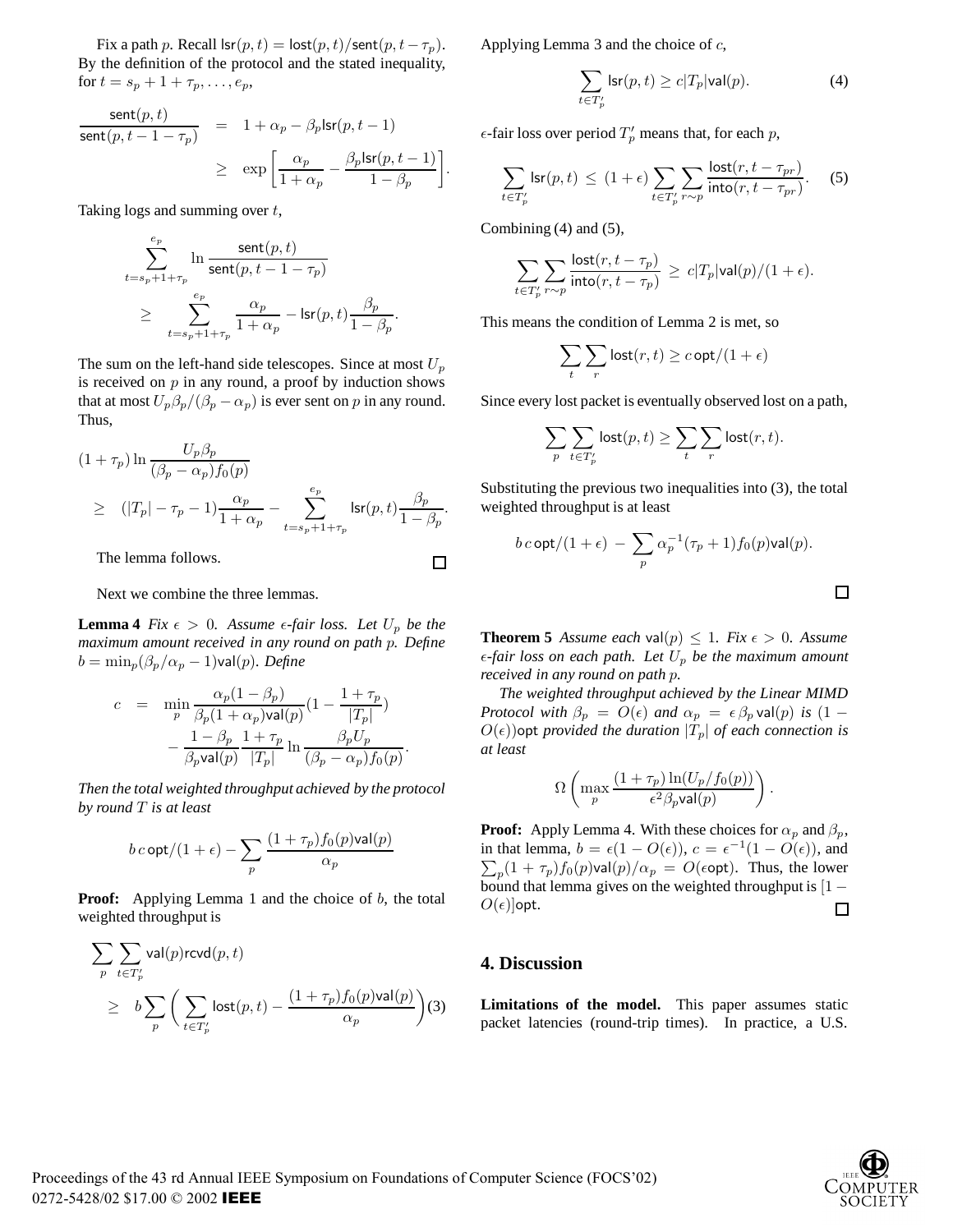coast-to-coast packet round-trip time is on the order of tens of milliseconds. A typical router queue might hold about 1/10 seconds worth of packets. So, the variation in roundtrip time due to queuing can be larger than the round-trip time itself — our assumption of static latencies is not realistic. How will this affect the protocol in practice? Can one generalize the analysis to show that some amount of queuing doesn't hurt, or can queuing destabilize the protocol? (For one discussion of the effects of large queues in the Internet, see [45].) One workaround is to take the time per iteration in the protocol to be on the order of 1/10 second to 1 second — long enough so that, even with queuing, round-trip times are likely to be only one iteration.

Here we've assumed all packets are the same size. This hides two practical issues: typically routing has a per-packet cost, and large packets tend to be more likely to be dropped by congested routers (as routers queue packets in different queues by size).

In the current Internet, although long-lasting connections carry most of the traffic, most connections are short-lived. Do short-lived connections interfere?

The "fluid packet model" – in which we assume that arbitrary sending rates are possible, is unrealistic in the case that the sending rate on a path becomes very low. To have confidence that the analysis in this paper is realistic, each path should be sending at least one packet per iteration. (In practice, it may be useful to modify the protocol so that each path sends at least this minimal rate.) Can one modify the analysis to model discrete packets?

We do consider the "fair loss" assumption here realistic (modulo the problem of low sending rates). We note that existing theoretical analyses of end-to-end protocols typically assume fair loss at each point in time (that is, that (1) holds exactly or approximately in each round). Other models are plausible — for example, random discards [13] as in random early detection (RED) — and would allow similar assumptions.

We proved performance guarantees with respect to the *static* optimum (i.e., the sending rate on a path during its active interval is constant). How much does this restrict opt in a network where capacities change slowly?

**Interesting directions.** Prove upper and lower bounds on best-possible convergence rates of on-line, end-to-end protocols that approximately optimize various objective functions.

For example, it is straightforward to prove that any protocol requires  $\Omega(\log[\log(U/f_0)/\epsilon])$  rounds to estimate the capacity of a single link of capacity  $U$  within a factor of  $1 + \epsilon$ , and  $1/\epsilon$  times this many rounds to achieve an average throughput of  $1 - \epsilon$  times U. If we restrict the protocol so that it can't send more than  $1 + O(\epsilon)$  times what it has successfully transmitted, then these lower bounds can

be improved to  $\Omega(\log(U/f_0)/\epsilon)$  rounds to estimate the capacity of the link and  $1/\epsilon$  times that to achieve an average throughput of  $1-\epsilon$  times U. Strengthen these lower bounds.

Lower bounds on related algorithms have been proven in the contexts of static optimization [33] and learning theory [14]. For some lower bounds for particular protocols (e.g. a comparison of MIMD and AIMD convergence on a singlepath network), see [18, 9].

An important objective function to study is *proportional fairness* (e.g.  $\sum_{p} \log f(p)$ ). For upper bounds, a natural starting point would be to first develop a Lagrangianrelaxation algorithm that solves the underlying optimization problem with a provably good running time [24, 20].

Find a protocol that simultaneously maximizes aggregate throughput within a constant factor *and* maximizes proportional fairness within an additive constant.

A natural objection to the model in this paper is that, in practice, most connections are open not for a given period of time, but rather until a given number of bits have been transmitted. What is a reasonable objective function to model this? Perhaps an objective functions related to scheduling — e.g. minimize the total wait (sum of transfer times).

## **Appendix**

**Connection to existing algorithms.** We briefly sketch the connection between the protocols described here and existing packing and covering algorithms [15, 55]. Understanding this connection may be useful to aid further research. We designed the protocol in this paper by starting with Lagrangian-relaxation algorithms for the dual problem (a covering problem — fractional weighted set cover) of the underlying static multicommodity flow problem, and then adapting it to the current setting (e.g. with the fair loss assumption, round-trip times, etc.). The resulting algorithm is by no means a direct translation of an existing algorithm — in fact, appropriately parameterized, it runs faster than existing algorithms as they are implemented in the literature. However, some connections remain. Briefly, each round of the protocol corresponds to an iteration of the algorithm. Each path  $p$ 's sending rate is proportional to a path variable  $x_p$  in the algorithm. Each resource r's cumulative packet loss is proportional to a resource variable  $\ell_r$  in the algorithm. Roughly, the algorithm ensures that (by time  $T$ ) we get something like the familiar invariant  $x_p \approx (1 - \epsilon)^{\sum_{r \sim p} \ell_r}$ . When a resource discards a packet, the resulting adjustments in the sending rates correspond to incrementing the corresponding path variable; that only congested resources lose packets means that resource variables get incremented only if their corresponding constraints are "sufficiently violated".



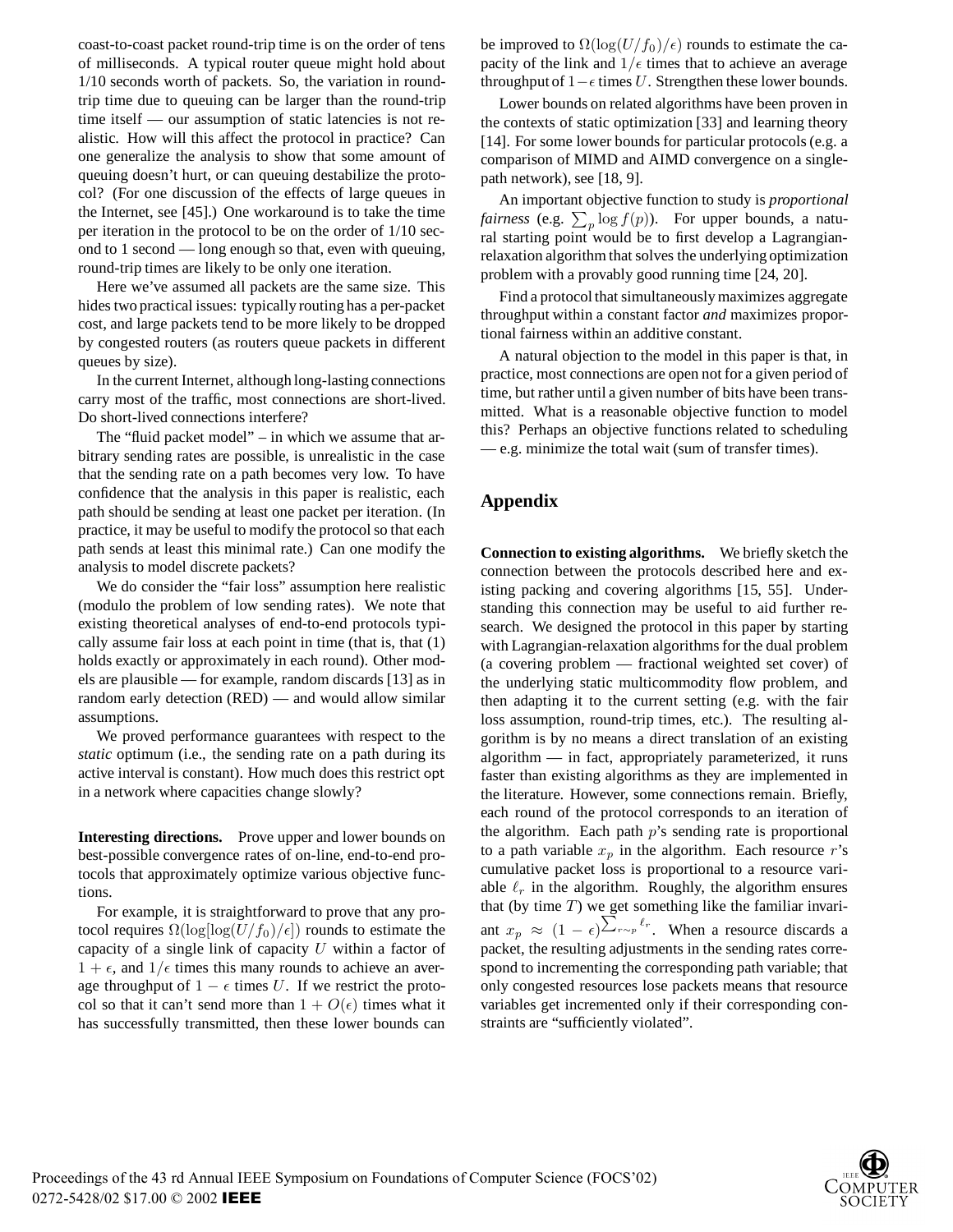# **References**

- [1] Y. Afek, Y. Mansour, and Z. Ostfeld. On the convergence complexity of optimistic rate based flow control algorithms. In *Symposium on Principles of Distributed Computing*, page 212, 1996.
- [2] S. Athuraliya and S. H. Low. Optimization flow control with Newton-like algorithm. *Journal of Telecommunication Systems*, 2000.
- [3] B. Awerbuch, Y. Azar, and S. Plotkin. Throughputcompetitive on-line routing. In *IEEE Symposium on Foundations of Computer Science*, pages 32–40, 1993.
- [4] B. Awerbuch, Y. Azar, S. Plotkin, and O. Waarts. Competitive routing of virtual circuits with unknown duration. In *ACM-SIAM Symposium on Discrete Algorithms*, pages 321– 327, Jan. 1995.
- [5] B. Awerbuch, Y. Bartal, A. Fiat, and A. Rosén. Competive non-preemptive call control. In *ACM-SIAM Symposium on Discrete Algorithms*, pages 312–320, 1995.
- [6] B. Awerbuch and Y. Shavitt. Converging to approximated max-min flow fairness in logarithmic time. In *INFOCOM (3)*, pages 1350–1357, 1998.
- [7] Y. Bartal, J. W. Byers, and D. Raz. Global optimization using local information with applications to flow control. In *IEEE Symposium on Foundations of Computer Science*, pages 303–312, 1997.
- [8] R. Carter and M. Crovella. Measuring bottleneck link speed in packet-switched networks. Performance Evauation, 27(8):297–318, Oct. 1996.
- [9] D.-M. Chiu and R. Jain. Analysis of the increase/decrease algorithms for congestion avoidance in computer networks. *Journal of Computer Networks and ISDN*, 17(1):1–14, June 1989.
- [10] S. F. Deepak Bansal, Hari Balakrishnan and S. Shenker. Dynamic behavior of slowly-responsive congestion control algorithms. In *SIGCOMM 2001*, San Diego, CA, August 2001.
- [11] J. Feigenbaum, C. H. Papadimitriou, and S. Shenker. Sharing the cost of muliticast transmissions. In *ACM Symposium on Theory of Computing*, pages 218–227, 2000.
- [12] L. K. Fleischer. Approximating fractional multicommodity flow independent of the number of commodities. *SIAM Journal on Discrete Mathematics*, 13(4):505–520, Nov. 2000.
- [13] S. Floyd and V. Jacobson. Random early detection gateways for congestion avoidance. *IEEE/ACM Transactions on Networking*, 1(4):397–413, 1993.
- [14] Y. Freund and R. E. Schapire. Adaptive game playing using multiplicative weights. *Games and Economic Behavior*, 29:79–103, 1999.
- [15] N. Garg and J. Könemann. Faster and simpler algorithms for multicommodity flow and other fractional packing problems. In *IEEE Symposium on Foundations of Computer Science*, pages 300–309, 1998.
- [16] A. Goel, A. Meyerson, and S. A. Plotkin. Combining fairness with throughput: Online routing with multiple objectives. In *ACM Symposium on Theory of Computing*, pages 670–679, 2000.
- [17] S. J. Golestani and S. Bhattacharyya. A class of end-to-end congestion control algorithms for the Internet. In *Proceedings of the International Conference on Network Protocols*, 1998.
- [18] S. Gorinsky and H. Vin. Additive increase appears inferior. Technical Report TR2000-18, Department of Computer Sciences, University of Texas at Austin, May 2000.
- [19] M. Grigoriadis and L. Khachiyan. Approximate minimumcost multicommodity flows in  $o(\epsilon^{-2}knm)$  time. *Math. Programming*, 75:477–482, 1996.
- [20] M. D. Grigoriadis and L. G. Khachiyan. Fast approximation schemes for convex programs with many blocks and coupling constraints. *SIAM Journal on Optimization*, 4(1), 1994.
- [21] M. D. Grigoriadis and L. G. Khachiyan. Coordination complexity of parallel price-directive decomposition. *Mathematics of Operations Research*, 21:321–340, 1996.
- [22] H. Hochstadt. *Differential Equations, A Modern Approach*. Dover Publications, 1975.
- [23] K. Jain and V. V. Vazirani. Applications of approximation algorithms to cooperative games. In *ACM Symposium on Theory of Computing*, pages 364–372, 2001.
- [24] K. Jansen and H. Zhang. Approximation algorithms for general packing problems with modified logarithmic potential function. In *Proceedings 2nd IFIP International Conference on Theoretical Computer Science*, August 2002.
- [25] R. Johari. Mathematical modeling and control of Internet congestion. *SIAM News*, 33, 2000.
- [26] R. Johari and D. K. H. Tan. End-to-end congestion control for the Internet: Delays and stability. *IEEE/ACM Transactions on Networking*, 9:818–832, 2001.
- [27] D. Karger and S. A. Plotkin. Adding multiple cost constraints to combinatorial optimization problems, with applications to multicommodity flows. In *ACM Symposium on Theory of Computing*, pages 18–25, 1995.
- [28] R. Karp, E. Koutsoupias, C. Papadimitriou, and S. Shenker. Optimization problems in congestion control. In *IEEE Symposium on Foundations of Computer Science*, 2000.
- [29] F. P. Kelly. Mathematical modelling of the Internet. In *Proc. of Fourth International Congress on Industrial and Applied Mathematics*, 1999.
- [30] F. P. Kelly, A. K. Maulloo, and D. K. H. Tan. Rate control in communication networks: Shadow prices, proportional fairness, and stability. *Journal of the Operational Research Society*, 49(237-252), 1998.
- [31] S. Keshav. A control-theoretic approach to flow control. *Proceedings of the Conference on Communications Architecture and Protocols*, pages 3–15, 1993.
- [32] P. Klein, S. Plotkin, C. Stein, and E. Tardos. Faster approximation algorithms for the unit capacity concurrent flow problem with applications to routing and finding sparse cuts. *SIAM J. Comput.*, 23(3):466–487, June 1994.
- [33] P. Klein and N. E. Young. On the number of iterations for Dantzig-Wolfe optimization and packing-covering approximation algorithms. In *Lecture Notes in Computer Science*, number 1610, pages 320–327, 1999. IPCO '99.
- [34] J. M. Kleinberg, Y. Rabani, and E. Tardos. Fairness in routing and load balancing. In *IEEE Symposium on Foundations of Computer Science*, pages 568–578, 1999.